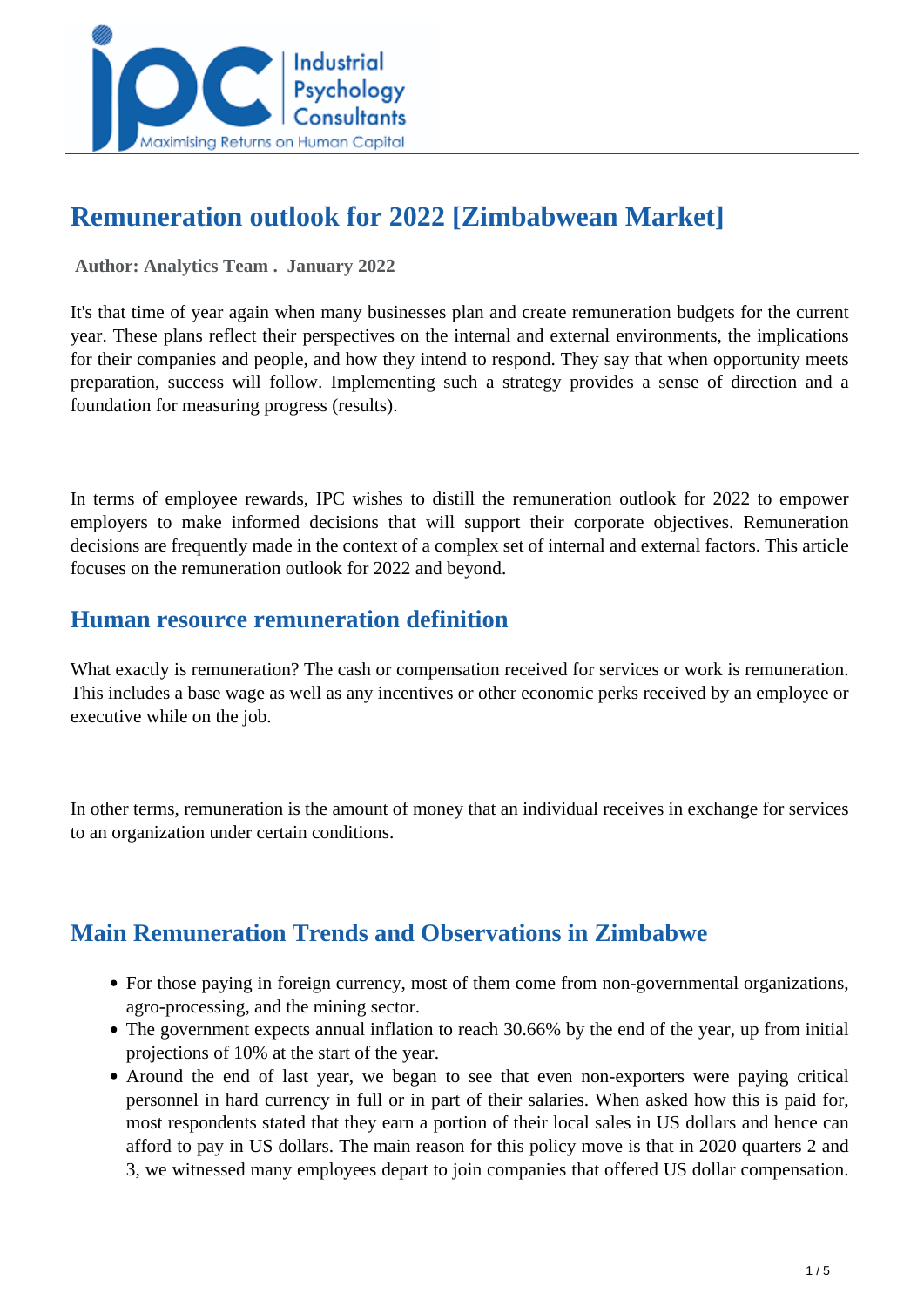

This practice has been on the rise for the whole of 2021 and is likely to persist.

- 60% of the studied firms pay a portion of the compensation in USD, ranging from 20% to 75% of the overall wage. Firms with US dollar earnings of more than 60% of total revenue pay in US dollars. Such firms have an easier time retaining and attracting employees in this current environment.
- Banking and quasi-government are the only industries in our sample that do not pay salaries directly in US dollars. These industries have some companies that pay medical aid subscriptions in USD. All of the other sectors in our study use US dollar payment, indexed or direct hard currency.
- Based on our national salary survey analysis, many firms cannot afford to pay the actual USD compensation index a portion or all of the Zimbabwe dollar salaries to the US dollar. The interbank rate is used to make the payment. This has aided those who do not generate US dollars sales to retain and attract critical staff.
- In Zimbabwe, the average monthly wage is around ZWL\$ 217,000. This is the monthly average salary, including housing, transportation, and other benefits. Salaries range between ZWL\$ 54,800 (the lowest average) and ZWL\$ 968,000 (the highest average) (highest average, the actual maximum salary is higher).
- Other companies pay at higher percentiles than the average such as at the  $75<sup>th</sup>$  or  $90<sup>th</sup>$
- Salaries for various occupational groups vary greatly. Employees in Zimbabwe can expect a 4% raise every 29 months in USD terms.

## **Expected Remuneration Trends for 2022**

Remuneration plans are dynamic; they tend to change significantly with economic conditions in the country. As a result, new trends arise throughout economic cycles. Businesses must utilize them as a resource or inspiration to select the best to meet their needs.

Given the patterns and dynamics discussed above, it is pretty likely that the following trends will predominate the market in terms of earnings and compensation in 2022.

Because the economy is relatively stable on the inflation front, we do not anticipate significant changes in people's earnings in 2022. Changes are anticipated to occur in firms that did not make significant salary adjustments in the last quarter of 2022. The adjustments will primarily be "catch-up" in nature.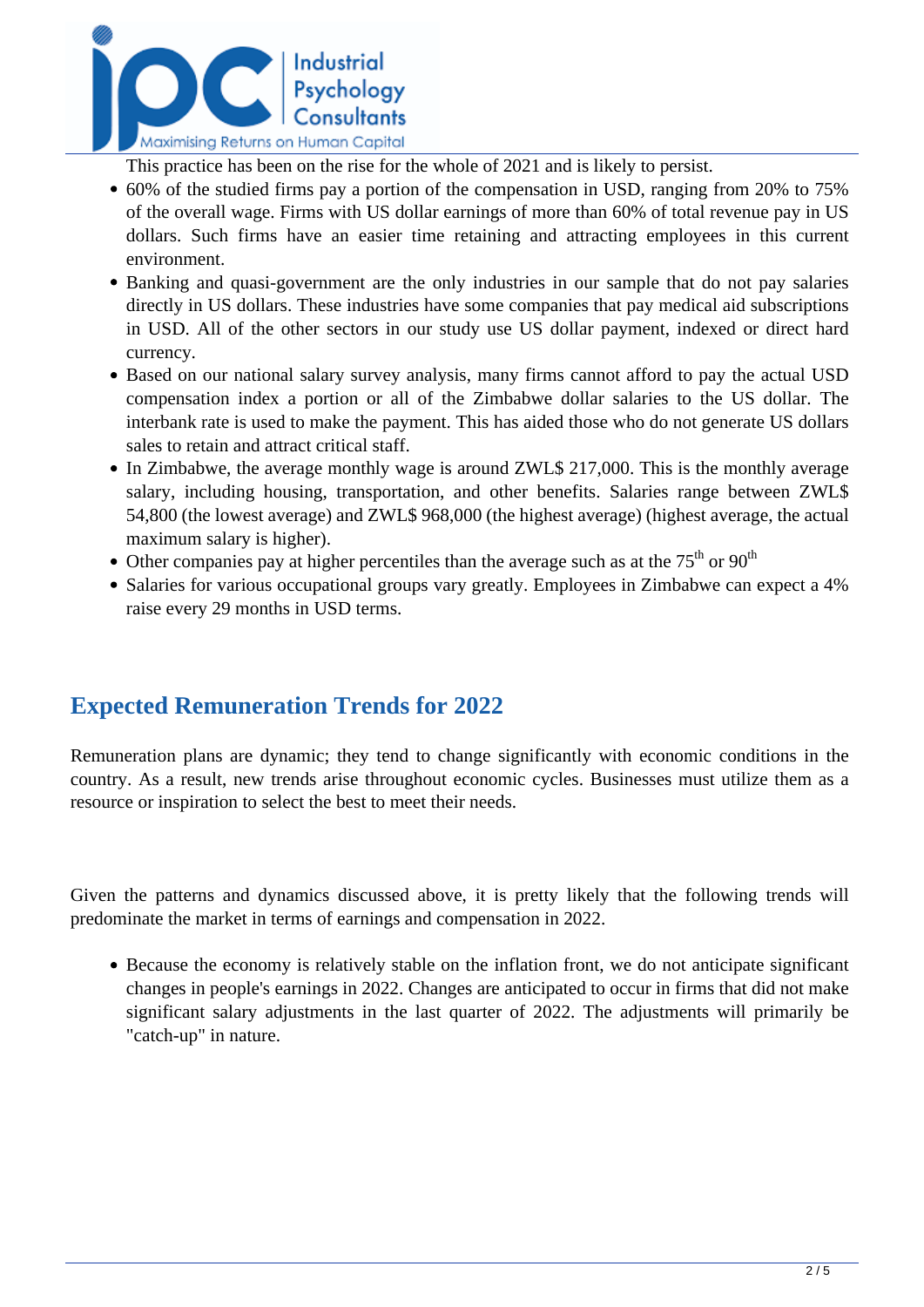



#### <https://www.rbz.co.zw/images/inflation/2021/MOM-Dec-2021.png>

- Earnings for those that already pay salaries in hard currency are unlikely to change significantly in 2022.
- The school fees benefit for employees' children remains popular. Many businesses spend a lot of money on school-fee benefits for their employees' children. Many businesses have included this into their total cost of employment model. Although a sizable proportion still pays school tuition directly to the school depending on the invoice. We anticipate companies to create standard USD fees allowances that they can then reference monthly or quarterly.
- Fuel Allowance Most firms provide a fuel allowance to employees in coupons or a single USD currency payment.
- Transport and housing allowances are common benefits for lower-level employees and are included in most collective bargaining agreements. Employees are more likely to demand these allowances in USD as most landlords and transporters now charge in USD.
- The average salary increase (in USD terms) rate by experience level is as follows
- 1. Junior Level 3%-5%
- 2. Mid-Career 6%-9%
- 3. Senior Level 10%-15%
- 4. Top Management 15%-20%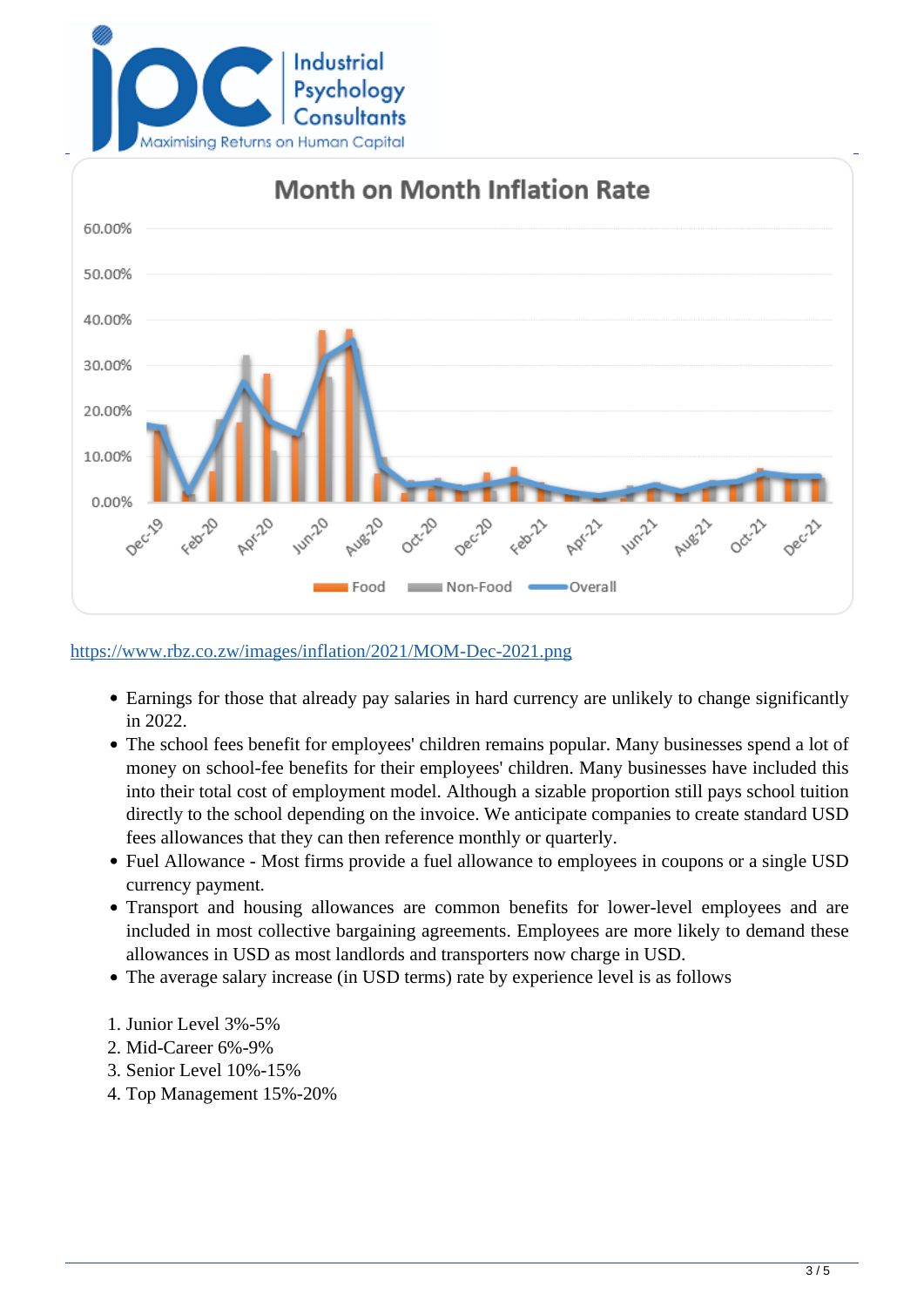

There are various options for creativity in the field of pay. Contractual responsibilities that do not allow for flexibility are the most significant barrier to innovation. The situation is exacerbated for lower-level employees constrained by stringent collective bargaining agreements. Here are some of the issues to consider as we approach 2022.

- Earnings are more equitable under the whole cost model because your grade, not your circumstances, determines your earnings. Organizations that have adopted the total cost to company model have a firm grip on staff costs while still giving employees the freedom to spend their wages however they see fit. People without children, for example, are disadvantaged under traditional remuneration since they are denied school fees and medical aid perks.
- Examine your staff's demographics and tailor salary and perks to the demands of the various groups. The new generation values things like vehicles and loans to buy home items that improve their status more than pensions.
- Another common benefit, which has significant benefits for both the employee and the company if properly administered, is the provision of educational loans for employees to further their studies. Our data shows that more than 72% of professionals in Zimbabwe hold a post-graduate qualification(degree or diploma) of some kind. This figure continues to rise.

## **Best techniques for ensuring equal pay in your workplace**

Closing the gender pay gap, or the wage disparities between men and women has been a significant problem for several years. In Europe, for example, women earn over 15% less per hour than men on average.

To combat this, many countries require businesses to have equality policies. These include several actions aimed at achieving equal opportunities and treatment for men and women and eliminating gender discrimination.

In addition to these obligatory requirements, companies should also adopt specific best practices to help them reduce unequal pay between men and women.

**[Related Article:** [Importance of pay equity](../articles/importance-of-pay-equity)**]**